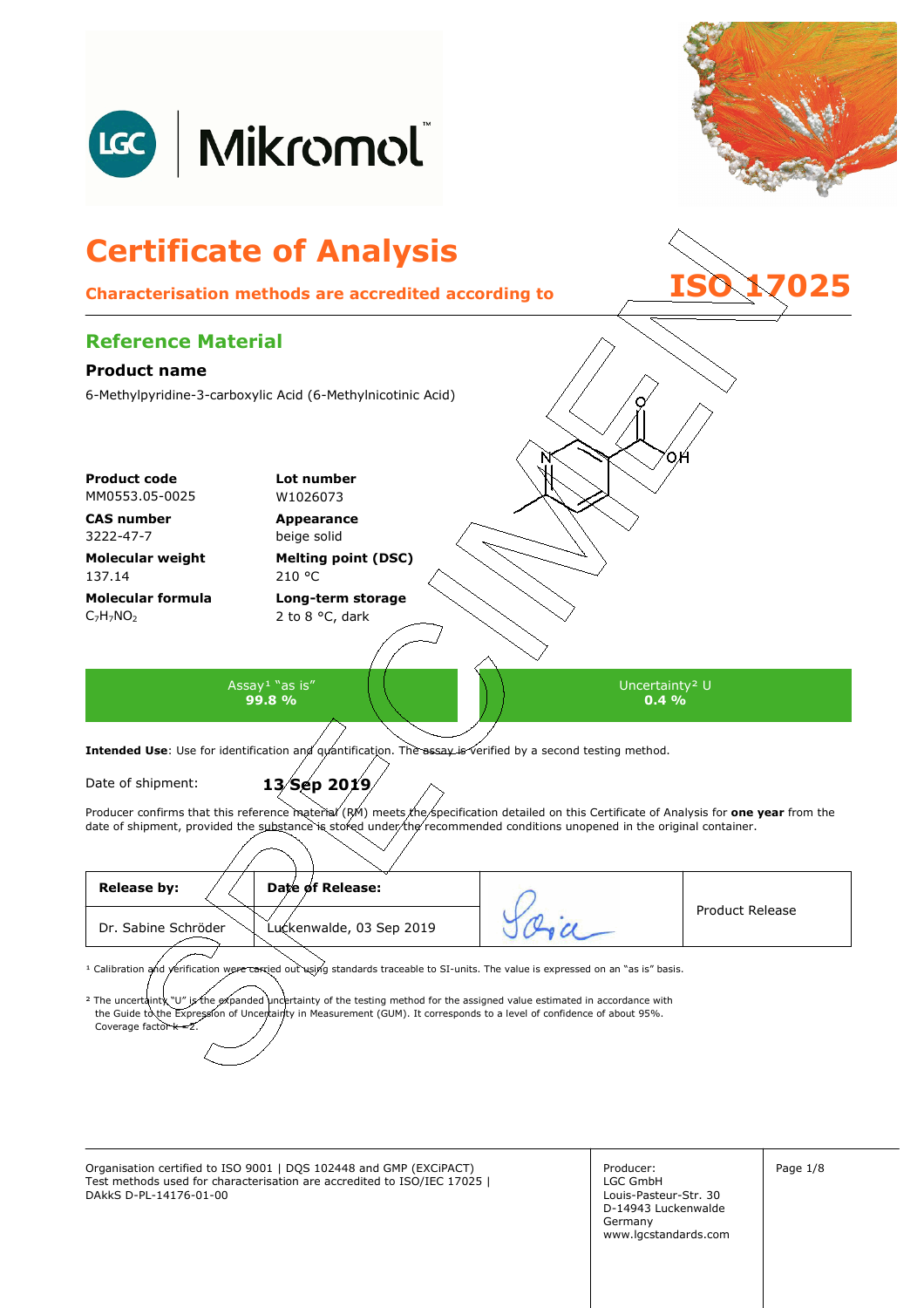

### **Product information**

This RM is intended for laboratory use only and is not suitable for human or animal consumption. This RM conforms to the characteristics of a primary standard as described in the ICH/Guidelines. The values quoted in this Certificate of Analysis are the producer's best estimate of the true values within the stated uncertainties and based on the techniques described in this Certificate of Analysis. The characterisation of this material was undertaken in accordance with the requirements of ISO/IEC 17025, The identity is verified by data . from international scientific literature.

#### **Storage and handling**

Before usage of the RM, it should be allowed to warm to room temperature. No drying is required, as assigned values are already corrected for the content of water and other volatile materials.

Reference Material quality is controlled by regularly performed quality control tests (retests).

### **Further content**

Assigned value Purity Identity Revision table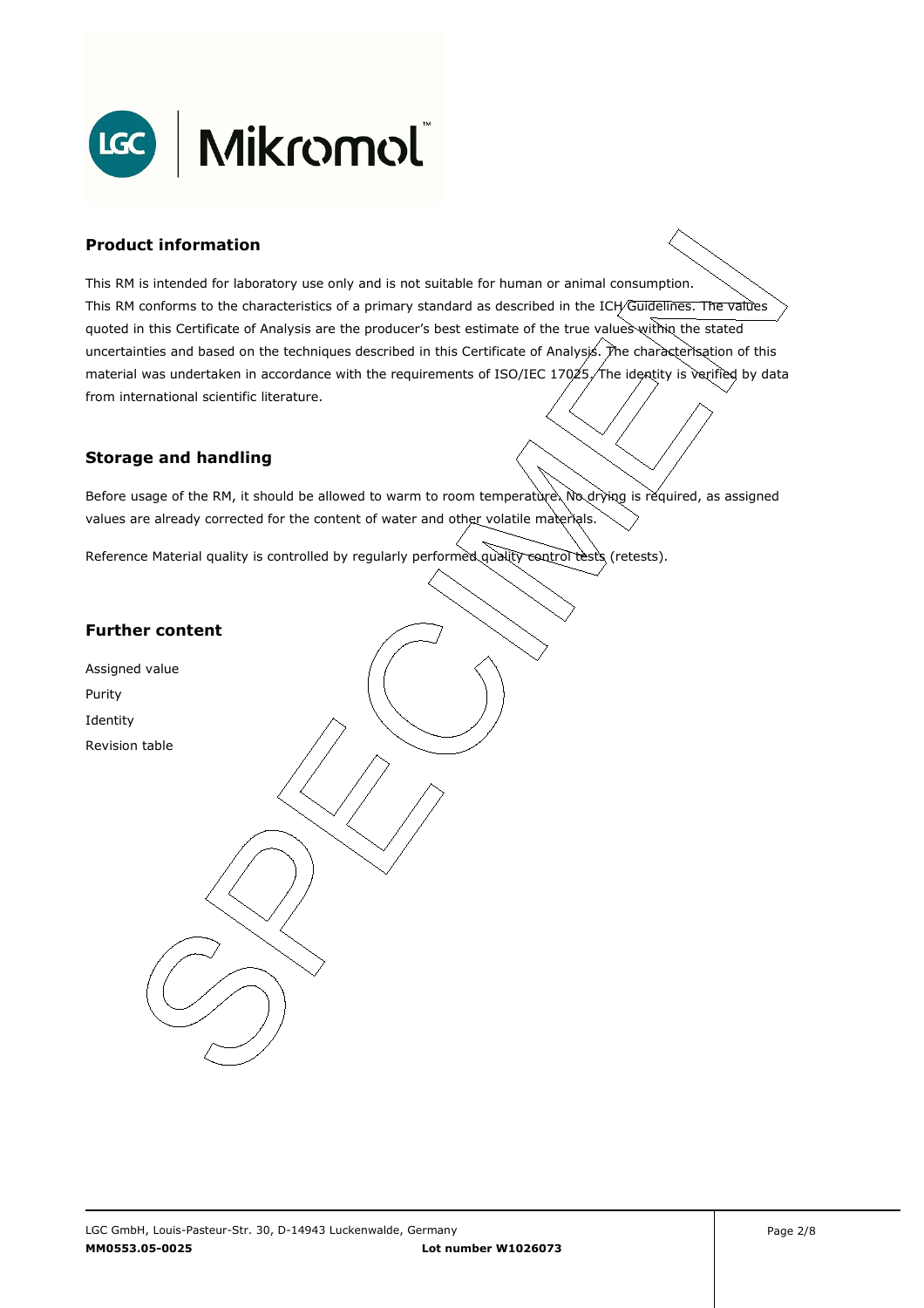

| <b>Assigned value</b>                                                                                                  |                                                                                            |                                                                                                                     |  |  |  |
|------------------------------------------------------------------------------------------------------------------------|--------------------------------------------------------------------------------------------|---------------------------------------------------------------------------------------------------------------------|--|--|--|
| Assay "as is":                                                                                                         | 99.83 %; $U = 0.36$ %                                                                      |                                                                                                                     |  |  |  |
|                                                                                                                        |                                                                                            | The assay "as is" is assessed by carbon titration of elemental analysis and is equivalent to the assay based on the |  |  |  |
|                                                                                                                        | not-anhydrous and not-dried substance. The assay is verified by 100% method/mass balance). |                                                                                                                     |  |  |  |
| The verified result lies inside our acceptance criteria, i.e. less than 1.0 % différence to assay assigning technique. |                                                                                            |                                                                                                                     |  |  |  |
|                                                                                                                        |                                                                                            | For quantitative applications, use the assay as a calculation value on the "as is basis". The uncertainty of the    |  |  |  |
|                                                                                                                        | assay can be used for estimation/calculation of measurement uncertainty.                   |                                                                                                                     |  |  |  |
|                                                                                                                        | Method 1: Value assigning technique - carbon titration of elemental analysis               |                                                                                                                     |  |  |  |
| <b>Method</b>                                                                                                          |                                                                                            | percentage carbon found in relation to percentage carbon<br>as calculated for molecular formula                     |  |  |  |
| <b>Result</b> (mass fraction, $n = 3$ )                                                                                |                                                                                            | $99.83$ %; U = 0.36 %                                                                                               |  |  |  |
|                                                                                                                        |                                                                                            |                                                                                                                     |  |  |  |
|                                                                                                                        | Method 2: Value verifying technique - 100% method                                          |                                                                                                                     |  |  |  |
| 100% method (mass balance) with<br>chromatographic purity by HPLC                                                      |                                                                                            |                                                                                                                     |  |  |  |
| <b>Result</b>                                                                                                          |                                                                                            | 99.88%                                                                                                              |  |  |  |
| The calculation of the 100% method/follows the formula:                                                                |                                                                                            |                                                                                                                     |  |  |  |
| Purity (%)<br>Assay (%) = (100 % - volatile contents $(%)$ )<br>$\ast$<br>100 %                                        |                                                                                            |                                                                                                                     |  |  |  |
| Volatile contents are considered as absolute contributions and purity is considered as relative contribution.          |                                                                                            |                                                                                                                     |  |  |  |
| Inorganic residues are excluded by additional tests.                                                                   |                                                                                            |                                                                                                                     |  |  |  |
|                                                                                                                        |                                                                                            |                                                                                                                     |  |  |  |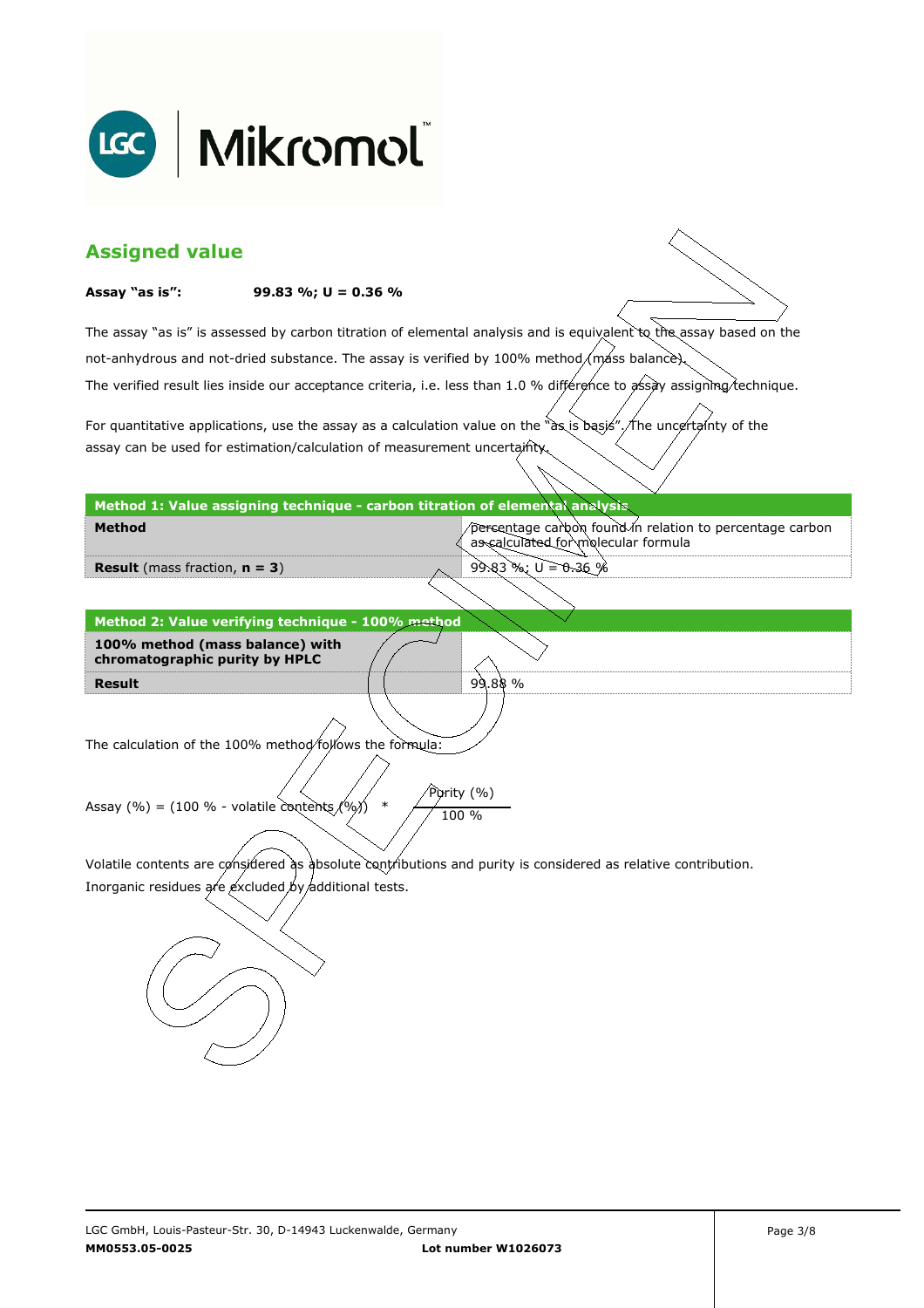

# LGC | Mikromol

## **Purity**

**Purity by High Performance Liquid Chromatography (HPLC)** 

| <b>HPLC Conditions:</b>                                                                                                                                                                                                                                                         |                                                                            |  |  |
|---------------------------------------------------------------------------------------------------------------------------------------------------------------------------------------------------------------------------------------------------------------------------------|----------------------------------------------------------------------------|--|--|
| Column                                                                                                                                                                                                                                                                          | ZORBAX Phenyl; 5 um, 250 x 4.6 mm                                          |  |  |
| <b>Column temperature</b>                                                                                                                                                                                                                                                       | 40 °C                                                                      |  |  |
| <b>Detector</b>                                                                                                                                                                                                                                                                 | DAD, 265 nm                                                                |  |  |
| Injector                                                                                                                                                                                                                                                                        | Auto 2.00 µl; 6.306 mg/ml in Acetonitrile/Water 50/50<br>(v/v)             |  |  |
| <b>Flow rate</b>                                                                                                                                                                                                                                                                | $1.0 \text{ m/m}$                                                          |  |  |
| <b>Phase A</b>                                                                                                                                                                                                                                                                  | Water, $Q.$ $Q\$ $H_3PO_4$                                                 |  |  |
| <b>Phase B</b>                                                                                                                                                                                                                                                                  | Acetonitrile 0.1 % H3PO4                                                   |  |  |
| <b>Gradient program</b>                                                                                                                                                                                                                                                         | 0-11 min A/B 23/7                                                          |  |  |
|                                                                                                                                                                                                                                                                                 | 11-14 min A/B to 80/20                                                     |  |  |
|                                                                                                                                                                                                                                                                                 | 14-19 min A/B 80/20                                                        |  |  |
|                                                                                                                                                                                                                                                                                 | 19-22 min A/B to 23/77<br>22-34 min A/B 23/77 (v/v)                        |  |  |
| HPLC chromatogram and peak table                                                                                                                                                                                                                                                |                                                                            |  |  |
| 388<br>$375 -$<br>$350 -$<br>9.07 Sylbstance<br>$325 -$<br>300<br>275<br>250<br>225<br>[mAU]<br>200<br>Absorbance<br>$175 -$<br>$150 -$<br>$125 -$<br>$100 -$<br>75<br>50 <sup>2</sup><br>$25 -$<br>$\circ$<br>-12 -<br>2,5<br>7,5<br>10,0<br>12,5<br>50<br>15,0<br>$_{\rm oc}$ | 17,5<br>Time [min]<br>20,0<br>22.5<br>25,0<br>27,5<br>30,0<br>32,5<br>34,0 |  |  |

 $\diagdown$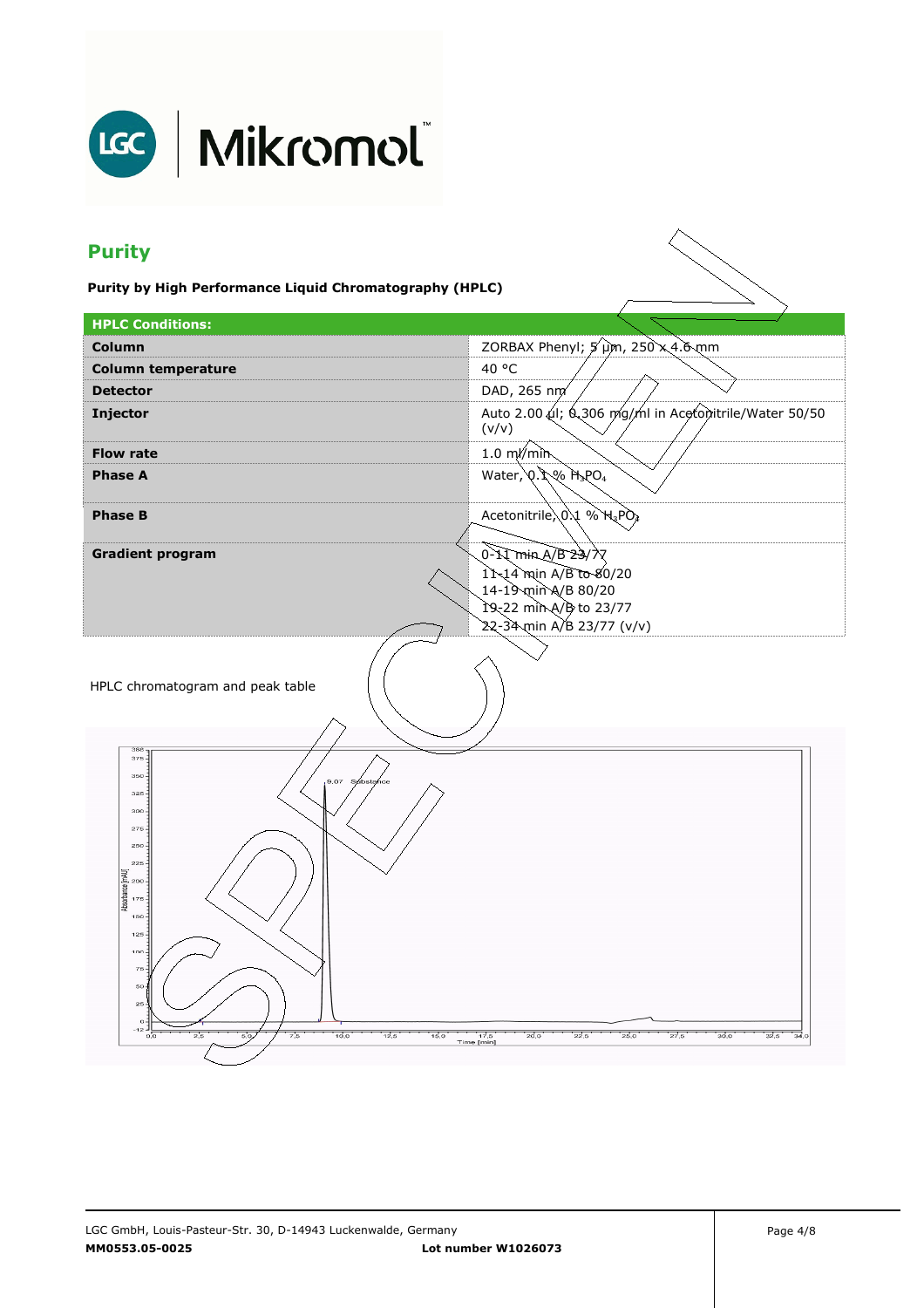

| Area percent report - sorted by signal |                       |         |                                             |
|----------------------------------------|-----------------------|---------|---------------------------------------------|
| PK#                                    | <b>Retention time</b> | Area    | Area %                                      |
|                                        | 2.593                 | 0.0175  | 0.02                                        |
|                                        | 9.067                 | 95.4784 | 99.98                                       |
| <b>Totals</b>                          |                       | 95.4959 | $^{\prime}$ 10 $^{\prime}$ 0.00 $^{\prime}$ |

The content of the analyte was determined as ratio of the peak area of the analyte and the cumulative areas of the purities, added up to 100 %. System peaks were ignored in calculation.

| Result $(n = 3)$               | 99.98%; $U = 0.18\%$                                                          |
|--------------------------------|-------------------------------------------------------------------------------|
| <b>Volatile content</b>        |                                                                               |
| <b>Water content</b>           |                                                                               |
| Method                         | Karl Fischer titration                                                        |
| <b>Result</b> $(n = 3)$        | $0.10 \%$ % ; $\sqrt{\text{S}}\phi = 0.01 \%$                                 |
| *not accredited testing method |                                                                               |
| <b>Residual solvents</b>       |                                                                               |
| Method                         | <sup>∕1</sup> H∕NMR                                                           |
| <b>Result</b> $(n = 1)$        | No significant amounts of residual solvents were detected (< 0.05 %). $^\ast$ |
| *not accredited testing method |                                                                               |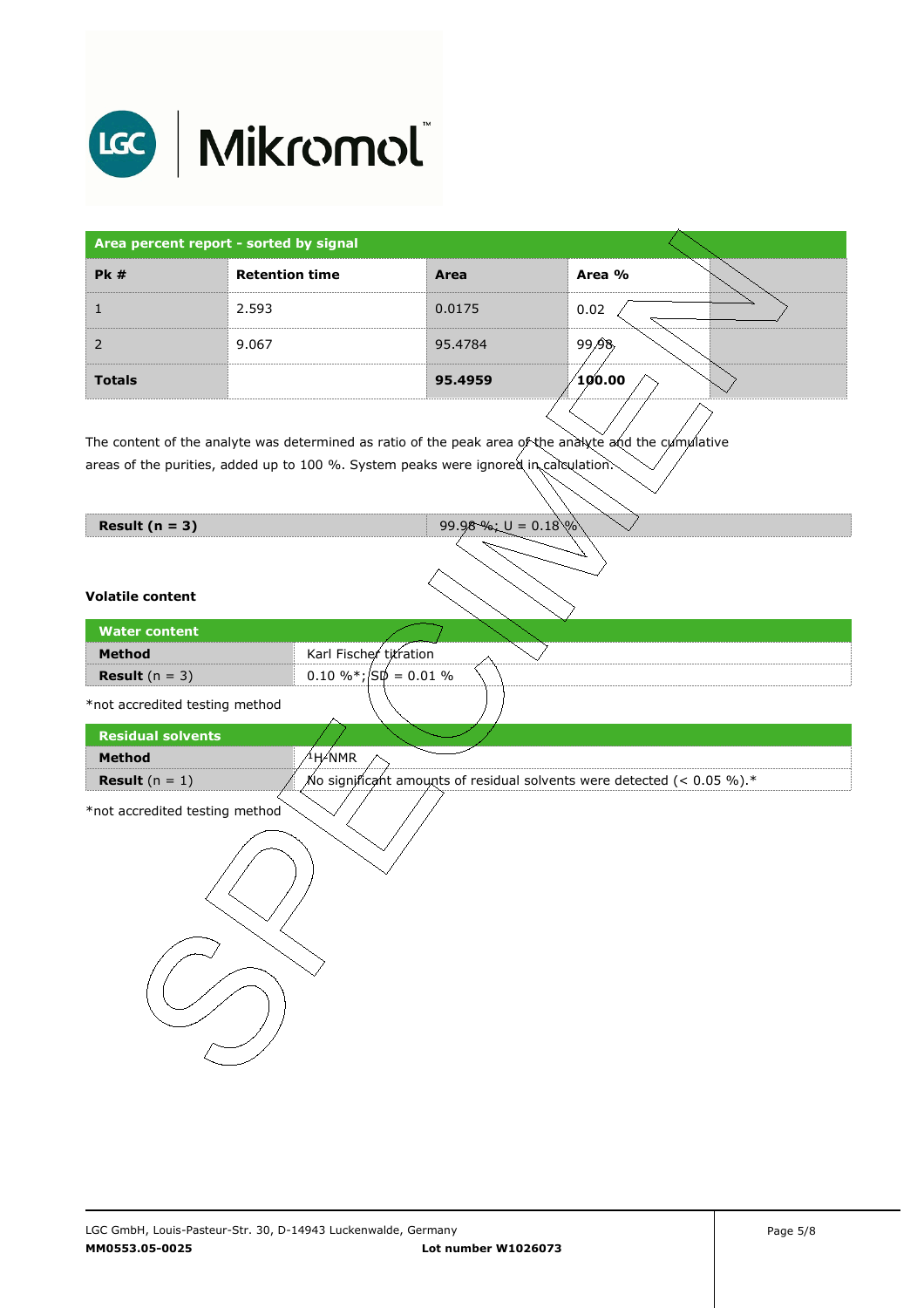

### **Identity**

The identity is assessed by ISO/IEC 17025 accredited testing methods.

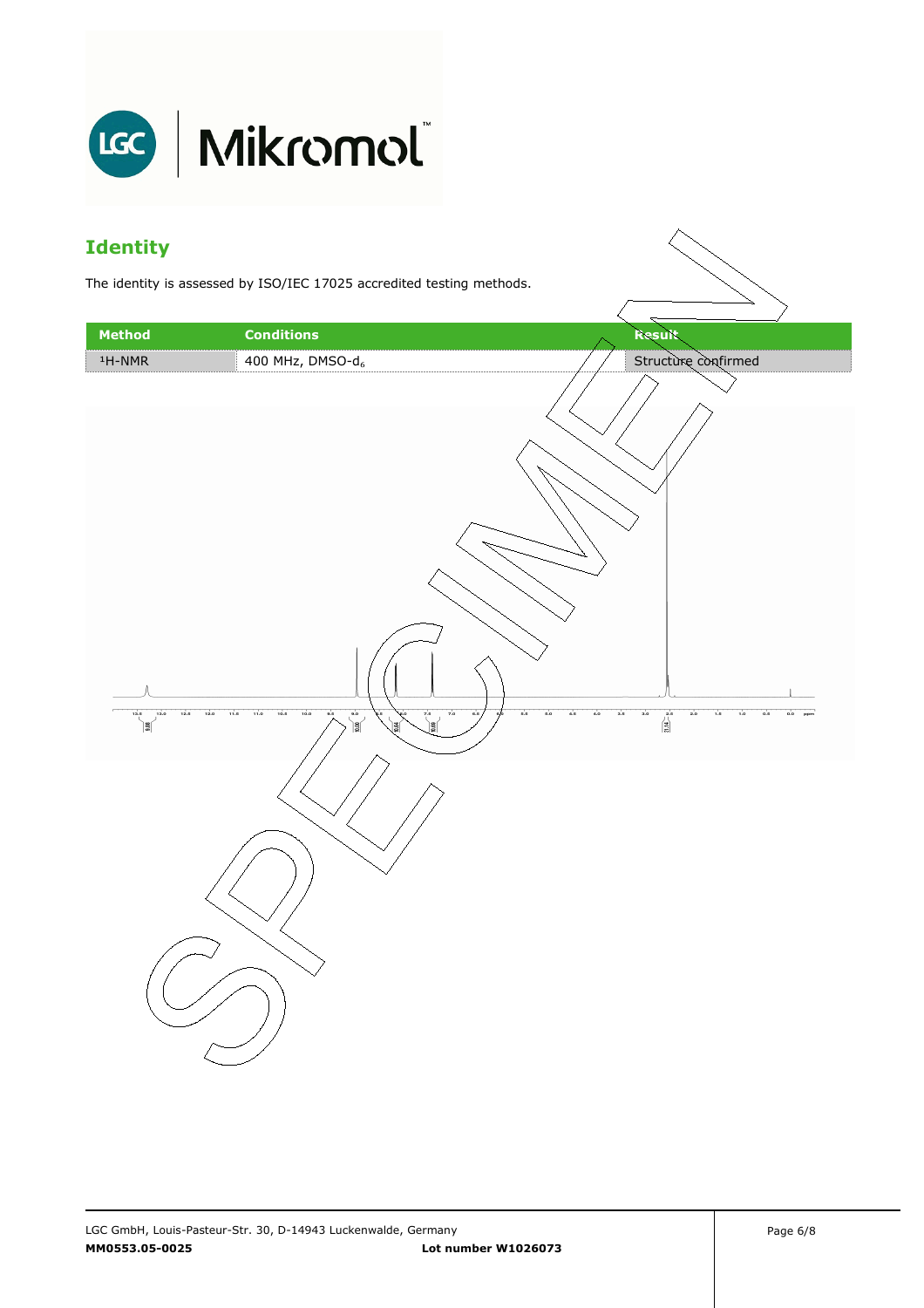

## LGC | Mikromol